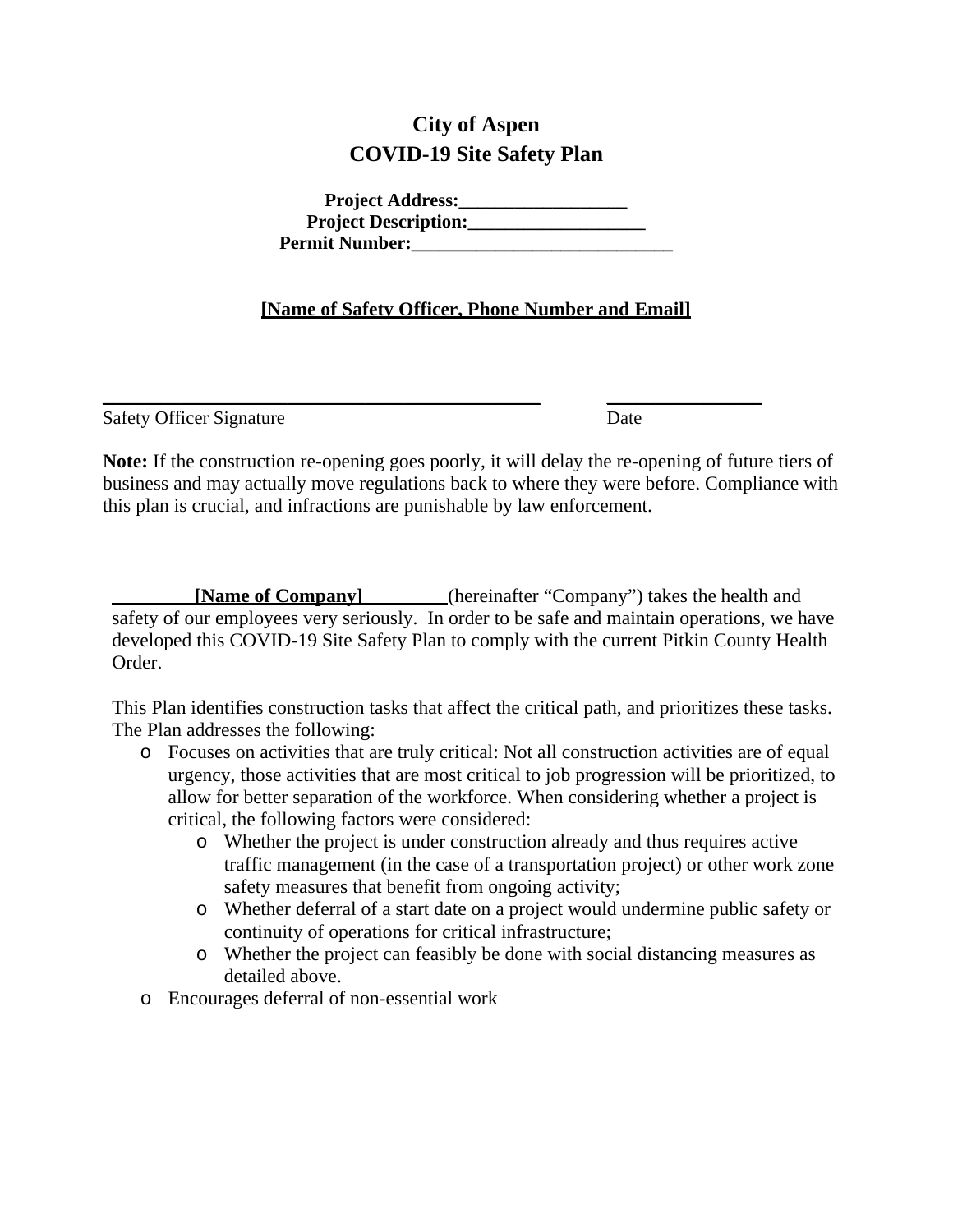#### **I. Responsibilities of Managers and Supervisors**

All managers and supervisors must be familiar with this Plan and be ready to answer questions from employees. Managers and supervisors must set a good example by following this Plan at all times. This involves practicing good personal hygiene and jobsite safety practices to prevent the spread of the virus. Managers and supervisors must encourage this same behavior from all employees.

#### **II. Responsibilities of Employees**

The Company is asking every one of our employees to help with our prevention efforts while at work. In order to minimize the spread of COVID-19 at our jobsites, everyone must play their part. As set forth below, the Company has instituted various housekeeping, social distancing, and other best practices at our jobsites. All employees must follow these. In addition, employees are expected to report to their managers or supervisors if they are experiencing signs or symptoms of COVID-19, as described below. If you have a specific question about this Plan or COVID-19, please ask your manager or supervisor. If they cannot answer the question, please contact\_\_\_\_\_**[Title of Manager or Supervisor**]

OSHA and the CDC have provided the following control and preventative guidance for all workers, regardless of exposure risk:

- $\Box$  Frequently wash your hands with soap and water for at least 20 seconds. When soap and running water are unavailable, use an alcohol-based hand rub with at least 60% alcohol.
- $\Box$  Avoid touching your eyes, nose, or mouth with unwashed hands.
- $\Box$  Follow appropriate respiratory etiquette, which includes covering for coughs and sneezes.
- $\Box$  Avoid close contact with people who are sick.

In addition, employees must familiarize themselves with the symptoms of COVID-19, which include the following:

- □ Coughing;
- Fever (a temperature of  $100.4\textdegree F$  or more);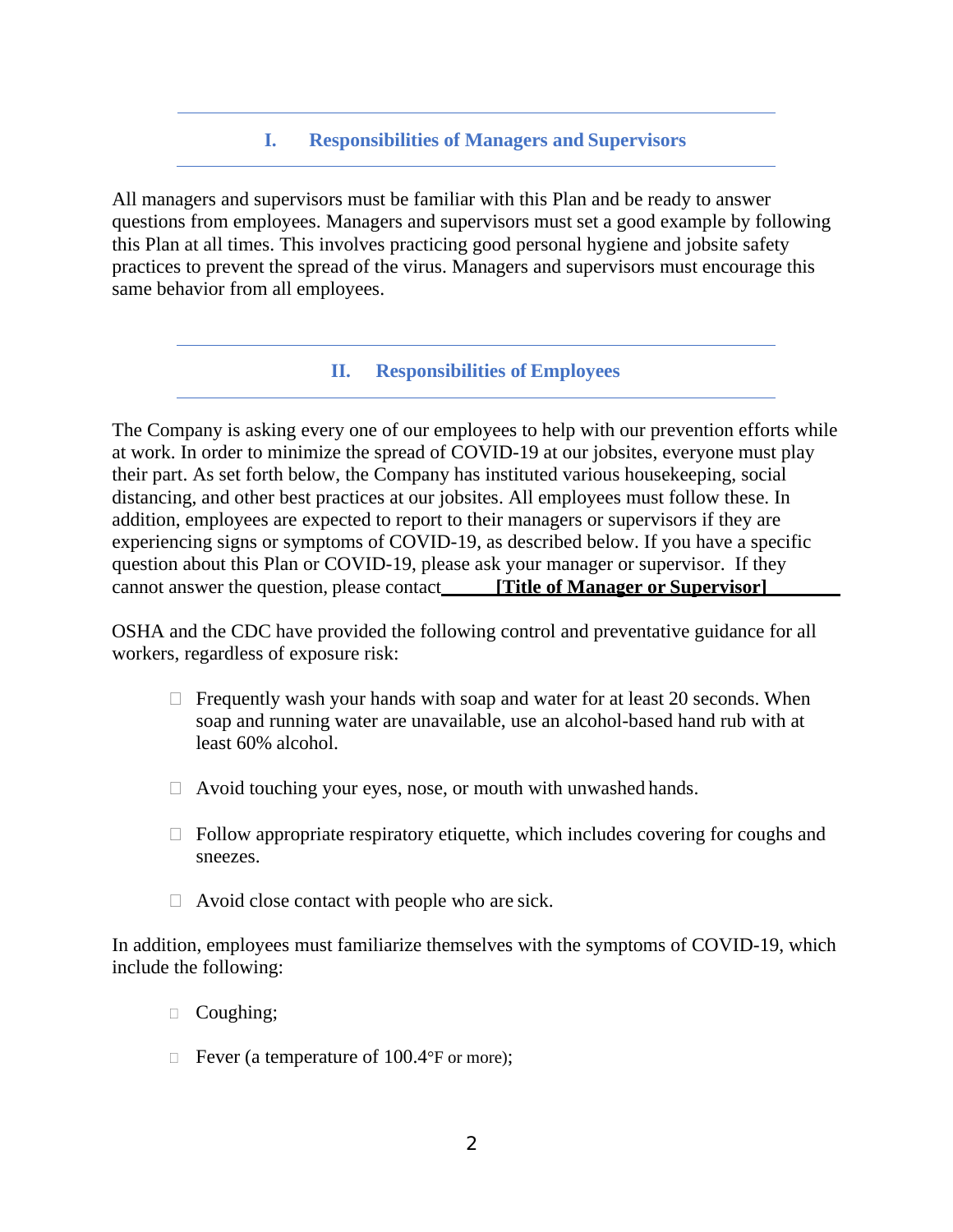- $\Box$  Shortness of breath, difficulty breathing; and
- □ Early symptoms such as chills, body aches, sore throat, headache, diarrhea, nausea/vomiting, and runny nose.

If you develop a fever or symptoms of respiratory illness, such as cough or shortness of breath, DO NOT GO TO WORK and call your supervisor and healthcare provider right away. Likewise, if you come into close contact with someone showing these symptoms, call your supervisor and healthcare provider right away.

#### **III. Job Site Protective Measures**

Summary of work plan is as follows:

The number of people in each work crew will be reduced to the minimum number of people possible to perform the task safely, even if the reduction of crew size means the job takes longer. Below is a description of each phase of construction and the number of workers that will be permitted.

\_\_\_\_\_\_\_\_\_\_\_\_\_\_\_\_\_\_\_\_\_\_\_\_\_\_\_\_\_\_\_\_\_\_\_\_\_\_\_\_\_\_\_\_\_\_\_\_\_\_\_\_\_\_\_\_\_\_\_\_\_\_\_\_\_\_\_\_\_\_\_\_\_ \_\_\_\_\_\_\_\_\_\_\_\_\_\_\_\_\_\_\_\_\_\_\_\_\_\_\_\_\_\_\_\_\_\_\_\_\_\_\_\_\_\_\_\_\_\_\_\_\_\_\_\_\_\_\_\_\_\_\_\_\_\_\_\_\_\_\_\_\_\_

| <b>Phase of Construction</b> | <b>Number of Workers</b> |  |  |
|------------------------------|--------------------------|--|--|
|                              |                          |  |  |
|                              |                          |  |  |
|                              |                          |  |  |
|                              |                          |  |  |
|                              |                          |  |  |

- A Daily Site Log will be maintained. The template is attached as Appendix A
- The following daily report will be made to Pitkin County Public Health to better understand the effect construction is having on our community - [Daily Report](https://forms.gle/WPmVS8aCNAvP1aGc6)
- A Cleaning Log will be maintained. It identifies when each area of the job site (port-ajohns, door handles, machinery cabs, job trailers, etc.) have been cleaned. The template is attached as Appendix B.
- The workforce will be educated regarding seriousness of the current health situation and how to prevent spread of viruses through the following methods: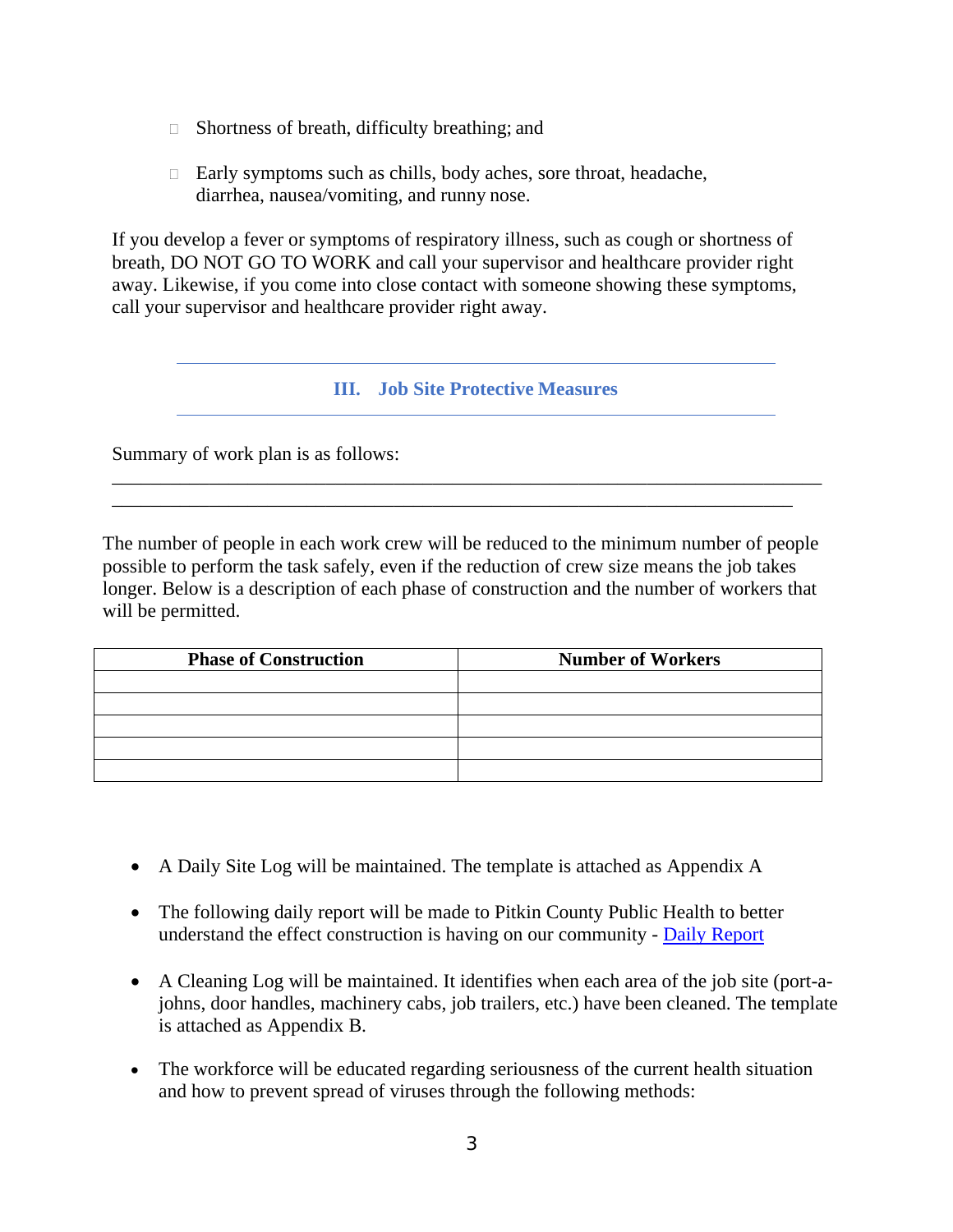\_\_\_\_\_\_\_\_\_\_\_\_\_\_\_\_\_\_\_\_\_\_\_\_\_\_\_\_\_\_\_\_\_\_\_\_\_\_\_\_\_\_\_\_\_\_\_\_\_\_\_\_\_\_\_\_\_\_\_\_\_\_\_\_\_\_\_\_\_\_\_\_\_\_\_\_\_ • The workforce on site will be educated regarding social and hygiene practices through the following methods:

\_\_\_\_\_\_\_\_\_\_\_\_\_\_\_\_\_\_\_\_\_\_\_\_\_\_\_\_\_\_\_\_\_\_\_\_\_\_\_\_\_\_\_\_\_\_\_\_\_\_\_\_\_\_\_\_\_\_\_\_\_\_\_\_\_\_\_\_\_\_\_\_\_\_\_\_\_\_\_

\_\_\_\_\_\_\_\_\_\_\_\_\_\_\_\_\_\_\_\_\_\_\_\_\_\_\_\_\_\_\_\_\_\_\_\_\_\_\_\_\_\_\_\_\_\_\_\_\_\_\_\_\_\_\_\_\_\_\_\_\_\_\_\_\_\_\_\_\_\_\_\_\_\_\_\_\_\_\_ \_\_\_\_\_\_\_\_\_\_\_\_\_\_\_\_\_\_\_\_\_\_\_\_\_\_\_\_\_\_\_\_\_\_\_\_\_\_\_\_\_\_\_\_\_\_\_\_\_\_\_\_\_\_\_\_\_\_\_\_\_\_\_\_\_\_\_\_\_\_\_\_\_\_\_\_\_

The Company has instituted the following protective measures:

- ø *General Safety Policies and Rules*
	- Any employee/contractor/visitor showing symptoms of COVID-19 will be asked to leave the jobsite and return home.
	- Safety meetings will be by telephone, if possible. If safety meetings are conducted in-person, attendance will be collected verbally and the foreman/superintendent will sign-in each attendee. Attendance will not be tracked through passed-around sign-in sheets or mobile devices. During any inperson safety meetings, avoid gathering in groups of more than 5 people and participants must remain at least six (6) feet apart.
	- Where work trailers are used, only necessary employees should enter the trailers and all employees will maintain social distancing while inside the trailers.
	- Access to enclosed spaces will be restricted to essential personnel only. Enclosed spaces (e.g., toilets, break areas) are viewed as potential transmission areas and treated accordingly. Time spent in these areas should be reduced as much as possible.
	- Employees must avoid physical contact with others and shall direct others (coworkers/contractors/visitors) to increase personal space to at least six (6) feet, where possible. Construction teams should make every effort to limit activities that cannot be performed within 6 feet of distance between workers. However, some core construction activities may require some proximity to complete (e.g., concrete pours, utility potholing, work in cranes, drainage pipe construction, among others). In these cases, construction crews must employ other aggressive measures to limit contact. Examples include the use of supplemental Personal Protection Equipment (PPE) like face shields or respirators, minimizing the number of people on a team, and retaining consistency within work teams to limit contact with parties external to that team.
	- In-person meetings should be avoided. Office meetings and consultations should take place virtually, with participants working from home or their work truck, whenever possible. If an in-person meeting is absolutely necessary, that must be limited to fewer than five people, and participants must maintain 6 foot distance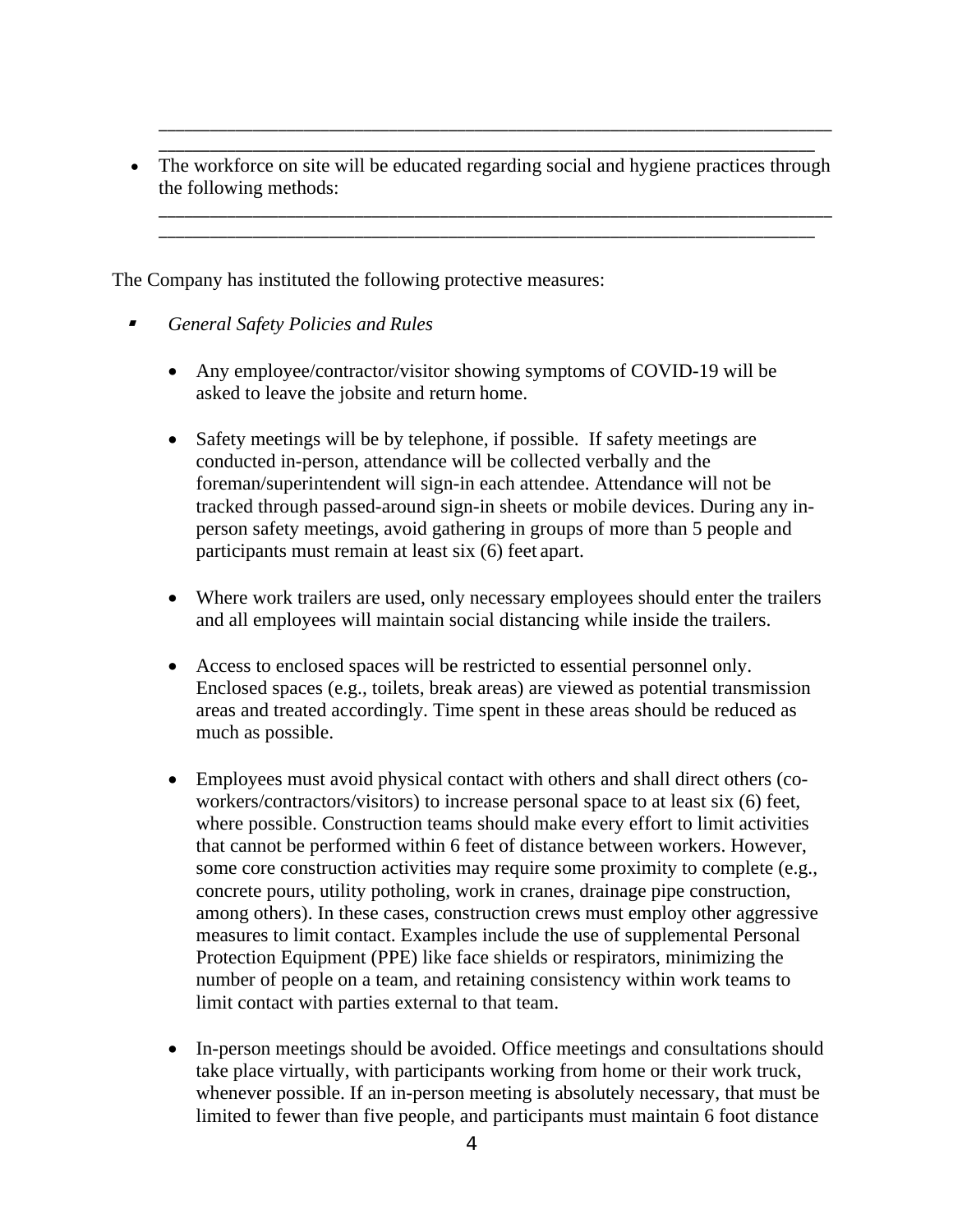at all times during the meetings. All surfaces should be wiped down before and after the meeting, and hand washing should also occur before and after the meeting

- Employees will be encouraged to stagger breaks and lunches, if practicable, to reduce the size of any group at any one time to less than five (5) people. Community provided food and lunch areas and community coffee pots, water dispensers, microwaves WILL BE ELIMINATED from break and other common areas.
- Hand washing stations will be made readily available to make it easy for employees to wash their hands multiple times a day. Hand sanitizer with at least 60% alcohol will also be provided for employees to use if soap and water are not available and hands are not visibly dirty. However, if hands are visibly dirty, always wash hands with soap and water. The Company will ensure that stations stay stocked at all times and provide additional hand sanitizer when needed
- Employees should limit the use of co-workers' tools and equipment. To the extent tools must be shared, the Company will provide alcohol-based wipes to clean tools before and after use. When cleaning tools and equipment, consult manufacturing recommendations for proper cleaning techniques and restrictions.
- Employees are encouraged to limit the need for N95 respirator use, by using engineering and work practice controls to minimize dust. Such controls include the use of water delivery and dust collection systems, as well as limiting exposure time.
- The Company will divide crews/staff into two (2) groups where possible so that projects can continue working effectively in the event that one of the divided teams is required to quarantine.
- As part of the division of crews/staff, the Company will divide employees into dedicated shifts, at which point employees will remain with their dedicated shifts for the reminder of the project. If there is a legitimate reason for an employee to change shifts, the Company will have sole discretion in making that alteration.
- Employees are discouraged from ride-sharing and car pooling unless employees using car pool are from the same household. If car pooling is utilized, it will meet the below requirements:
	- o Hand sanitizer is used by each passenger when entering the vehicle.
	- o The number of passengers has been reduced by 50% of the vehicle's occupancy, and passengers sit in locations to maximize the distance between one another.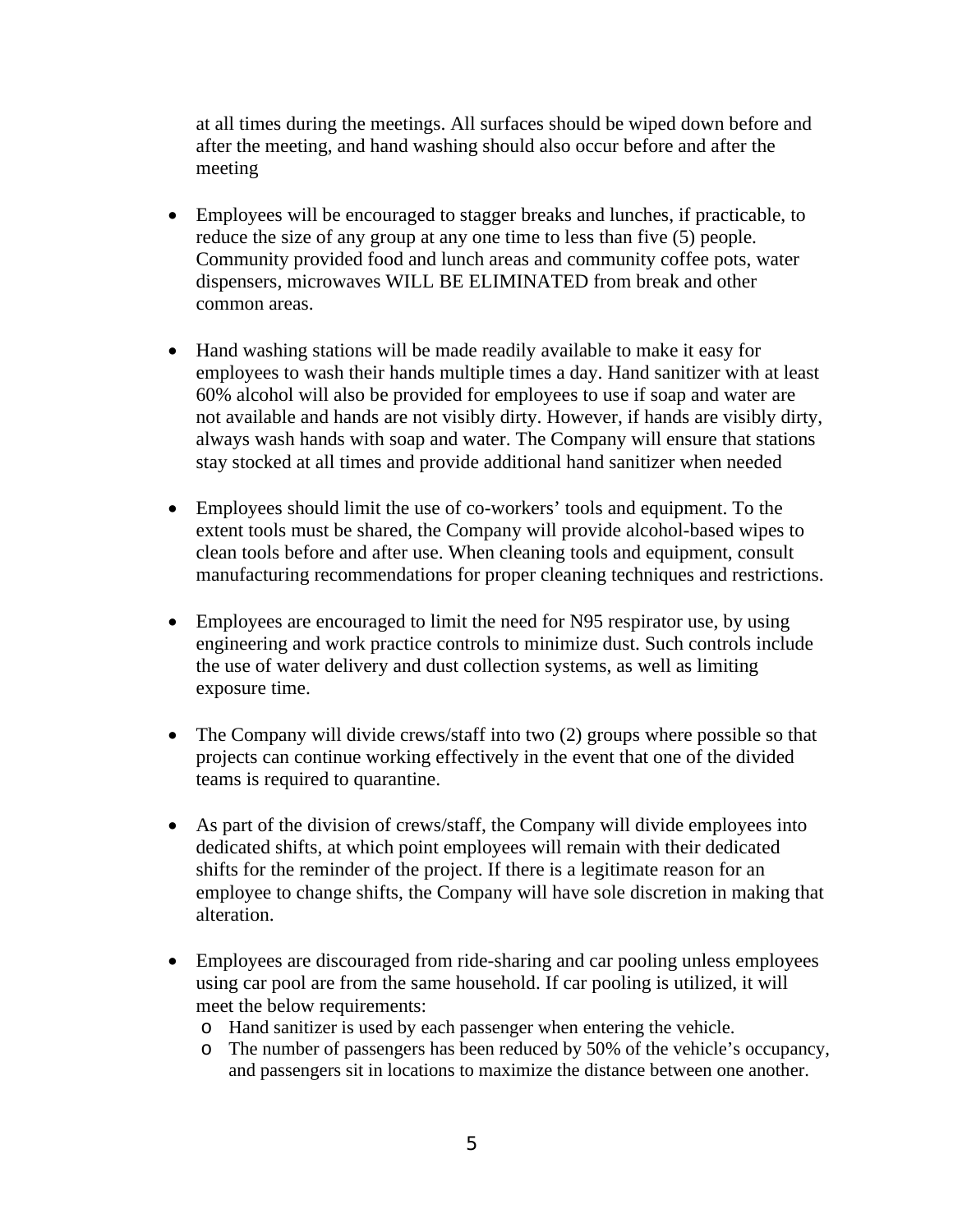- o Passengers will wear a non-medical, cloth face-covering when in a vehicle containing more than 1 person.
- o All high-contact surfaces of the vehicle, such as steering wheel, seatbelts, door handles, and console, shall be properly disinfected in between uses by different employees and at the end of each day.
- Each employee should use/drive the same truck or piece of equipment every shift.
- In lieu of using a common source of drinking water, such as a cooler, employees will use individual water bottles.
- ı *Workers entering Occupied Building and Homes*
	- Construction and maintenance activities within occupied homes, office buildings, and other establishments, present unique hazards with regards to COVID-19 exposures. Everyone working within such establishments should evaluate the specific hazards when determining best practices related to COVID-19.
	- During this work, employees must sanitize the work areas upon arrival, throughout the workday, and immediately before departure. The Company will provide alcohol-based wipes for this purpose.
	- Employees should ask other occupants to keep a personal distance of six (6) feet at a minimum. Workers should wash or sanitize hands immediately before starting and after completing the work.
- ı *Job Site Visitors*
	- The number of visitors to the job site, including the trailer or office, will be limited to only those necessary for the work.
	- Visitors outside the typical work crew should avoid interaction with the team wherever possible. For example, if an inspector or materials delivery needs to enter the site, they should alert the work team (e.g. by honking the horn of their vehicle twice or through another established communication means) so that the work team can vacate the site while the external parties are present.
	- Site deliveries will be permitted but should be properly coordinated in line with the employer's minimal contact and cleaning protocols. Delivery personnel should remain in their vehicles if at all possible.
	- All visitors will be screened in advance of arriving on the job site. If the visitor answers "yes" to any of the following questions, he/she should not be permitted to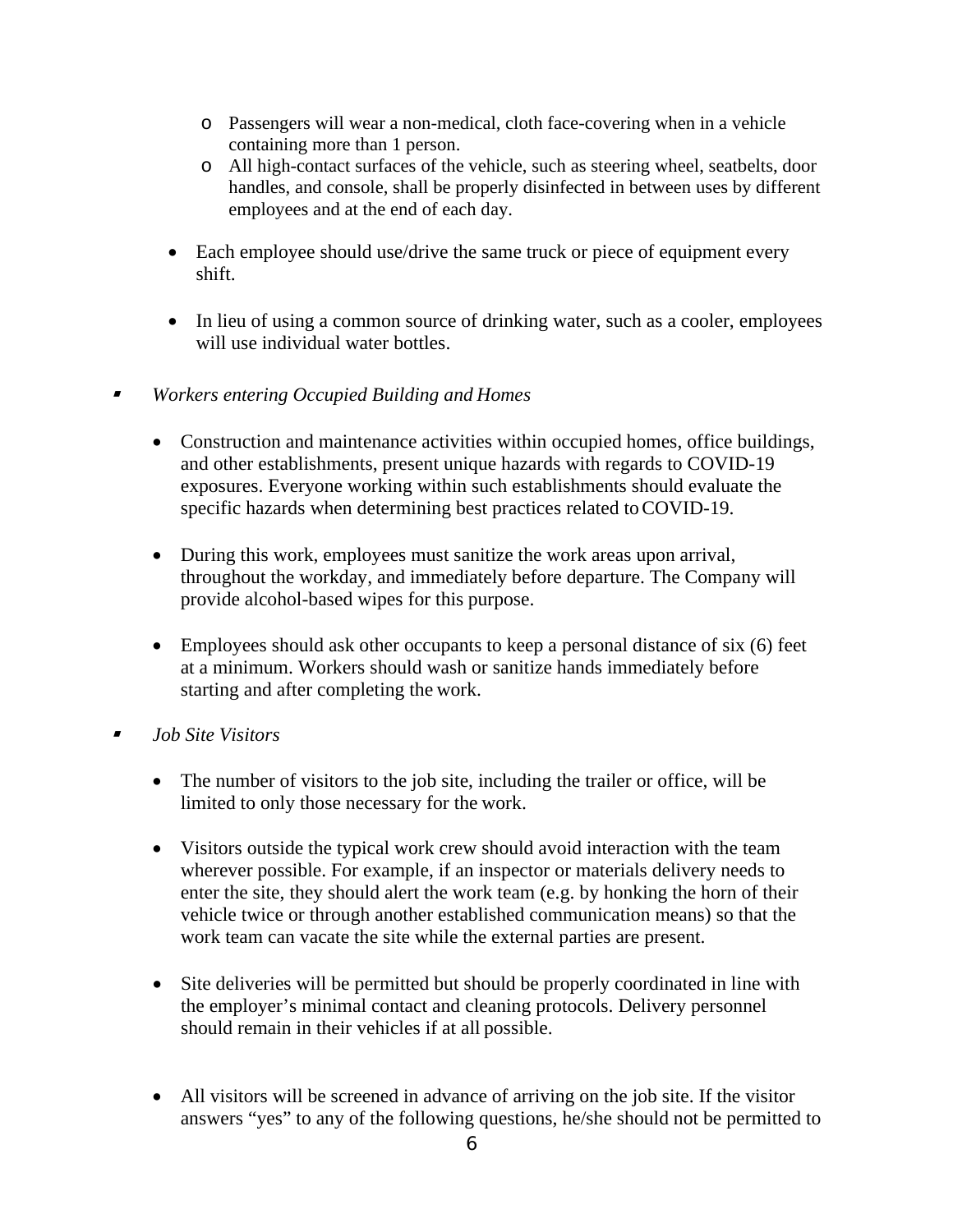access the jobsite:

- o Have you been confirmed positive for COVID-19?
- o Are you currently experiencing, or recently experienced, any acute respiratory illness symptoms such as fever, cough, or shortness of breath?
- o Have you been in close contact with any persons who has been confirmed positive for COVID-19?
- o Have you been in close contact with any persons who have traveled and are also exhibiting acute respiratory illness symptoms?
- ø *Personal Protective Equipment and Work Practice Controls*
	- In addition to regular PPE for workers engaged in various tasks (fall protection, hard hats, hearing protection), the Company will also provide:
		- o Gloves: Gloves should be worn at all times while on-site. The type of glove worn should be appropriate to the task. If gloves are not typically required for the task, then any type of glove is acceptable, including latex gloves. Employees will not share gloves.
		- o Eye protection: Eye protection should be worn at all times while on-site.
		- o Face masks: All site workers, visitors, etc. must always have a cloth face mask in their possession. Cloth face masks must be only worn while within 6 feet of another person. Cloth masks will follow CDC guidelines.
		- o **NOTE:** The CDC is currently not recommending that healthy people wear N95 respirators to prevent the spread of COVID-19. Nevertheless, employees must wear N95 respirators if required by the work and if available.
		- o Due to the current shortage of N95 respirators, the following Work Practice Controls should be followed:
			- o Keep dust down by using engineering and work practice controls, specifically through the use of water delivery and dust collection systems.
			- o Limit exposure time to the extent practicable.
			- o Isolate workers in dusty operations by using a containment structure or distance to limit dust exposure to those employees who are conducting the tasks, thereby protecting nonessential workers and bystanders.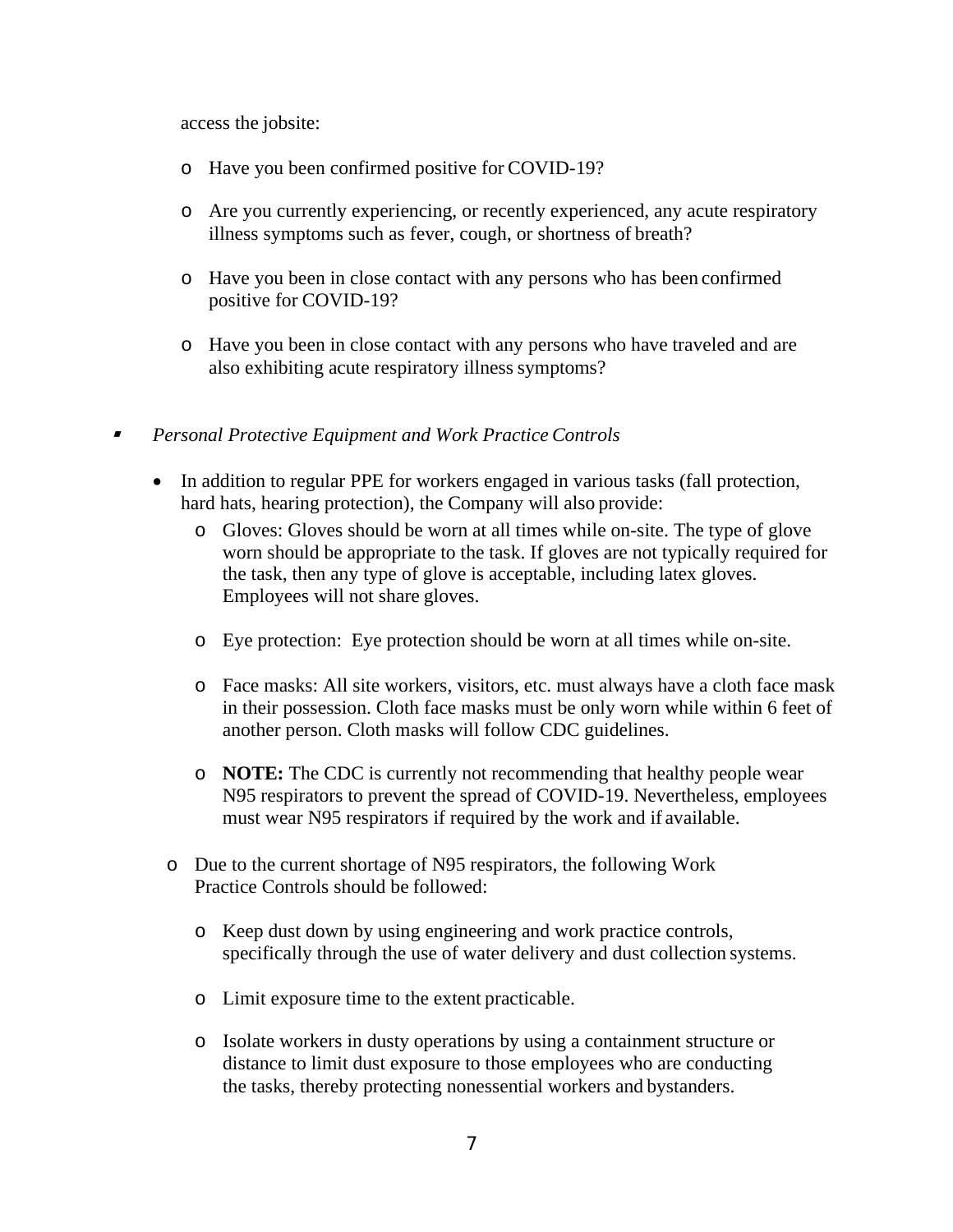o Institute a rigorous housekeeping program to reduce dust levels on the jobsite.

**[***Additional Jobsite Protective Measures Include:* **].**

# **IV. Job Site Cleaning and Disinfecting**

The Company has instituted regular housekeeping practices, which include cleaning and disinfecting frequently used tools and equipment, and other elements of the work environment, where possible. Employees should regularly do the same in their assigned work areas.

Cleaning: refers to the removal of germs, dirt, and impurities from surfaces. Cleaning does not kill germs, but by removing them, it lowers their numbers and the risk of spreading infection. Cleaning is performed using soap, detergents, cleansers and clean water before using a disinfecting method.

Follow cleaning activities with an approved disinfectant. Disinfection refers to using chemicals to kill germs on surfaces. This process does not necessarily clean dirty surfaces or remove germs, but by killing germs on a surface after cleaning, it can further lower the risk of spreading infection. Disinfecting is performed using approved commercial or household disinfecting solutions.

- o Jobsite trailers and break/lunchroom areas will be cleaned multiple times per day. Employees performing cleaning will be issued proper personal protective equipment ("PPE"), such as nitrile, latex, or vinyl gloves and gowns, as recommended by the CDC.
- o Any trash collected from the jobsite must be changed frequently by someone wearing nitrile, latex, or vinyl gloves.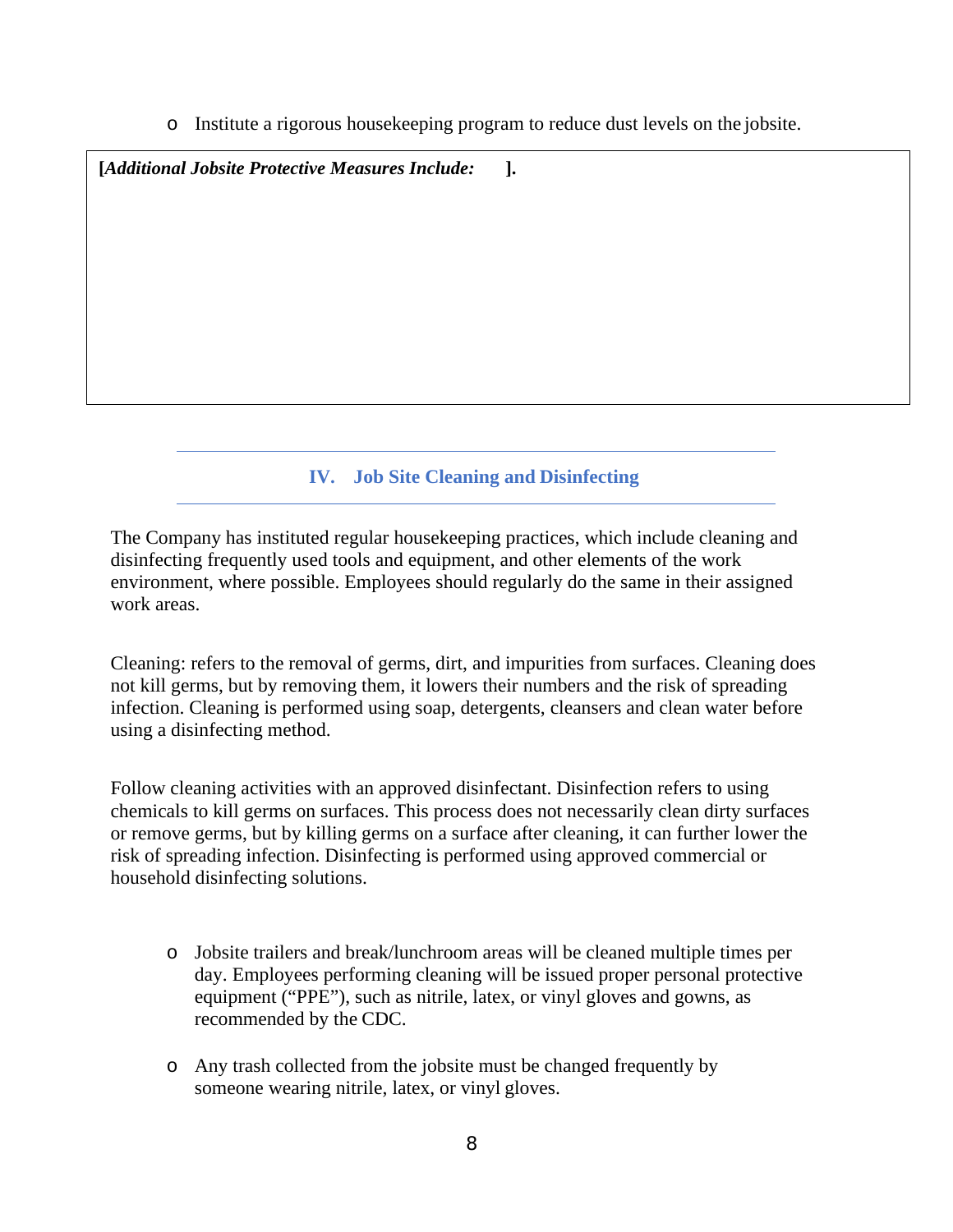- o Any portable jobsite toilets should be cleaned by the leasing company at least twice per week and disinfected on the inside. The company will provide alcohol wipes in the job site toilets so that employees can disinfect after each use.
- o The Company will ensure that hand sanitizer dispensers are always filled.
- o Frequently touched items (i.e. door pulls, toilet seats, instrument panels, steering wheels, devices such as cell phones) will be disinfected frequently throughout the day.
- o Vehicles and equipment/tools will be cleaned at multiple times per day and before change in operator or rider.
- o The Company will clean those areas of the jobsite that a confirmedpositive individual may have contacted and it will do so before employees can access that work space again.
- o The Company will ensure that any disinfection shall be conducted using one of the following:
	- o Common EPA-registered household disinfectant;
	- o Alcohol solution with at least 60% alcohol; or
	- o Diluted household bleach solutions (if appropriate for the surface).
- o The Company will maintain Safety Data Sheets of all disinfectants used on site.

**[***Additional Cleaning and Disinfection Guidelines Include:* **].**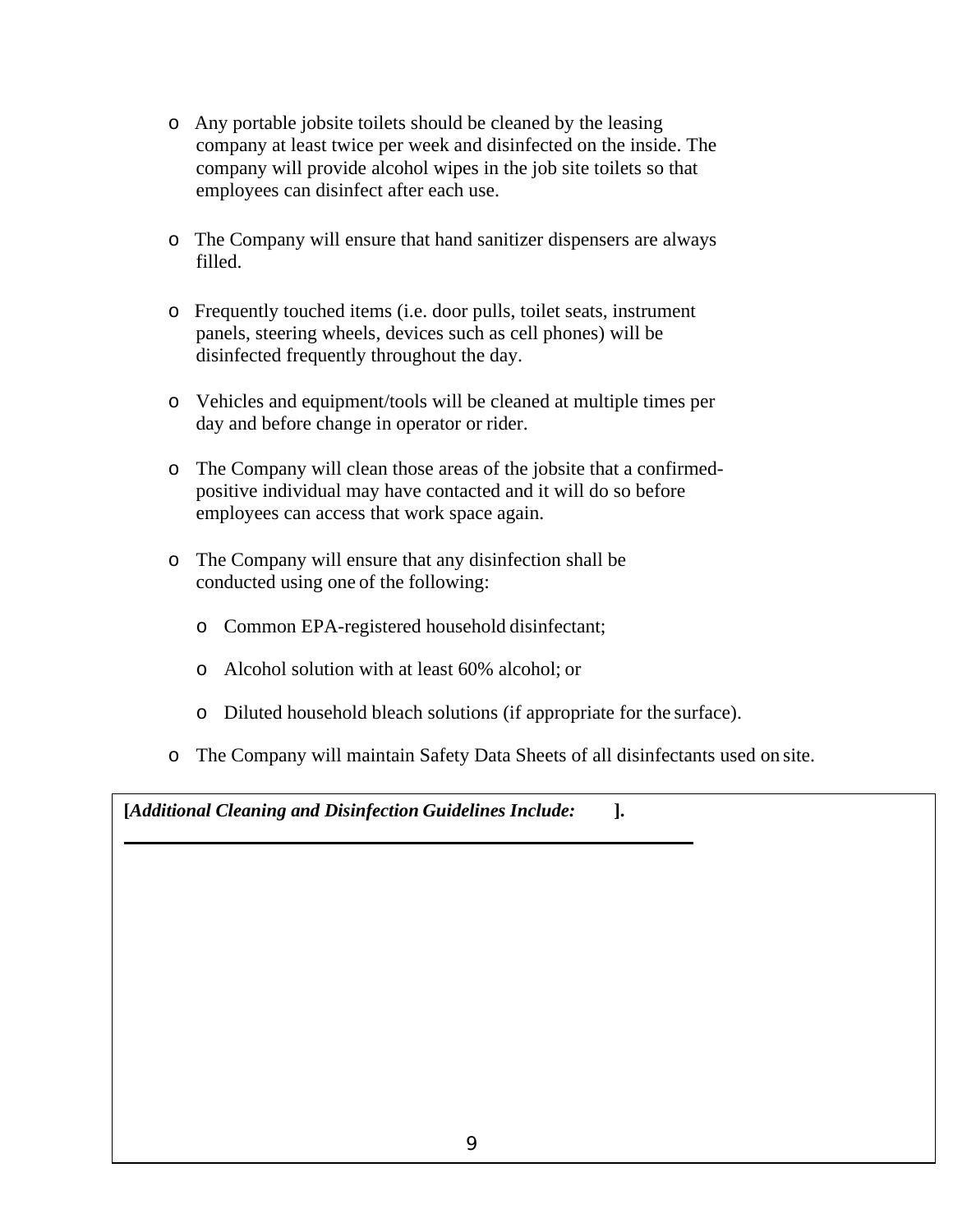## **V. Jobsite Exposure Situations**

#### o **Employee Exhibits COVID-19 Symptoms or has been Diagnosed Positive for COVID - 19**

• the employee must remain at home until he or she is symptom free for 72 hours (3 full days) without the use of fever-reducing or other symptomaltering medicines (e.g., cough suppressants).

AND

• other symptoms have improved (for example, when cough or shortness of breath have improved)

AND

• At least 10 days have passed since symptoms first appeared

To the extent practical, employees are required to obtain a doctor's note clearing them to return to work.

Employee should report their symptoms via the COVID-19 Symptom Tracker

- [COVID-19 Symptoms Tracker-](https://docs.google.com/forms/d/e/1FAIpQLSfhgvfl5vGVqmTbL2DaW7IRq5mWBlCms7pjAUJZ6ipF_bM0cQ/viewform?usp=sf_link) http://shorturl.at/acmz6
- [Informe de Sintomas COVID-19-](https://forms.gle/6XgWV8eA8z8VueBe6) <http://shorturl.at/ENPTY>

#### o **Employee Has Close Contact with an Individual Who Has Tested Positive for COVID-19**

Employees who have come into close contact with an individual who has tested positive for COVID-19 (co-worker or otherwise) will be directed to self-quarantine for 14 days from the last date of close contact with that individual. Close contact is defined as six (6) feet for a prolonged period of time.

If the Company learns that an employee has tested positive, the Company will conduct an investigation to determine co-workers who may have had close contact with the confirmed- positive employee in the prior 14 days. The Company will direct those individuals who have had close contact with the confirmed-positive employee to selfquarantine for 14 days from the last date of close contact with that employee. If applicable, the Company will also notify any sub-contractors, vendors/suppliers or visitors who may have had close contact with the confirmed-positive employee. If an employee learns that he or she has come into close contact with a confirmed-positive individual outside of the workplace, he/she must alert a manager or supervisor of the close contact and self-quarantine for 14 days from the last date of close contact with that individual.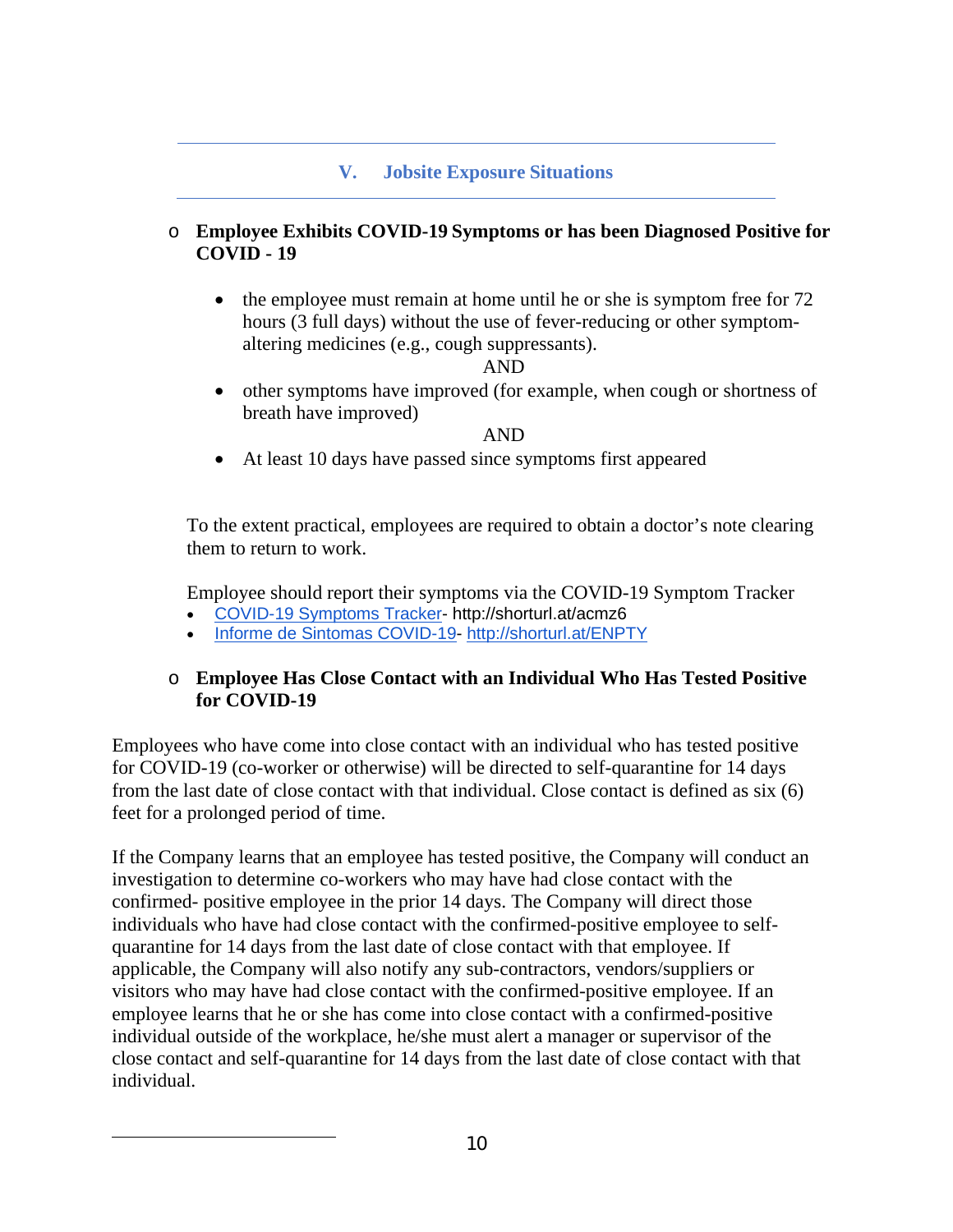# **VI. Protocol for Jobsite Monitoring and Exposure to COVID-19**

Employees will monitor their health at the beginning of each work day and will check their temperature at the job site at the start of the work day (although some COVID-19 cases do not experience a fever)

If a single jobsite person becomes ill or is suspected to have COVID-19 appropriate protocols shall be followed as outlined below:

- Notify Public Health officials and appropriate building department.
- All personnel on the jobsite to be notified of contact either direct or incidental with affected person.
- All personnel affected to be quarantined for 14 days and report symptoms through their supervisors to jobsite personnel.
- The Company will clean those areas of the jobsite that a confirmed-positive individual may have come into contact with before employees can access that work space again.

Work can resume when cleared by Pitkin County Health and the Local Chief Building **Official** 

**[***Additional Job Site Protocols Include:* **].**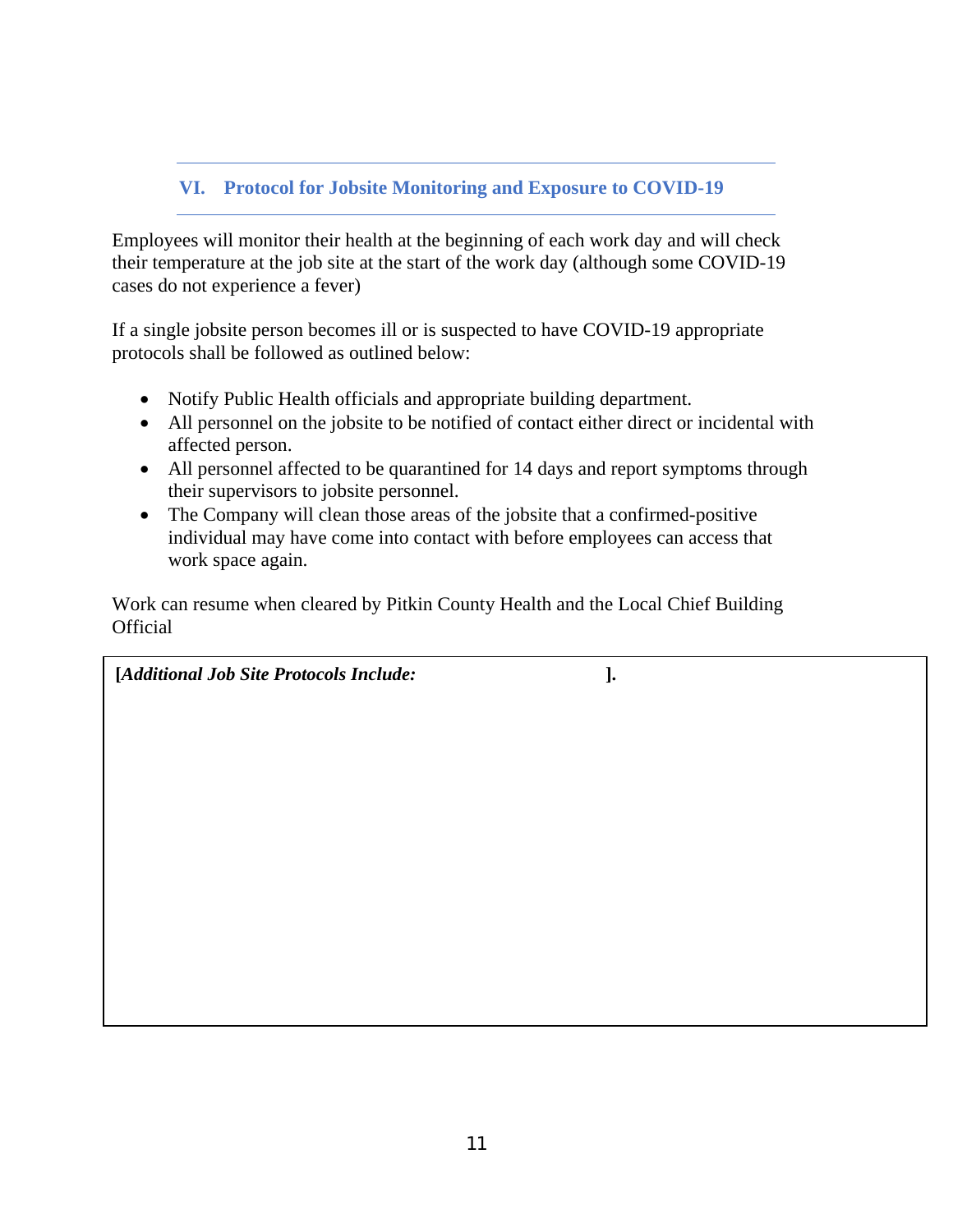#### Attachment A Daily Log

#### **Visitors and Employee Log**

**Location: \_\_\_\_\_\_\_\_\_\_\_\_\_\_\_\_\_\_\_\_\_\_\_\_\_\_\_\_\_\_\_\_\_\_\_\_\_\_\_\_\_**

**All of the individuals we serve are at serious health risk associated with the Coronavirus COVID-19. In order to protect these individuals, anyone entering this site must acknowledge whether or not they**  have any of the symptoms associated with this virus. If you have any of these symptoms you will not **be permitted to enter the site and will need to reach out to your Supervisor for guidance.**

**\*\*These symptoms include:** *Fever, Cough, Sore throat, Respiratory illness or Difficulty breathing\*\**

|             |             |             | Are you           |                            |              |
|-------------|-------------|-------------|-------------------|----------------------------|--------------|
|             |             |             | <b>Print Name</b> | experiencing any           |              |
|             |             | Time<br>Out |                   | of these                   |              |
|             | <b>Time</b> |             |                   | symptoms?                  |              |
| <b>Date</b> | In          |             |                   | Fever, Cough, Sore         |              |
|             |             |             |                   | throat,                    |              |
|             |             |             |                   | <b>Respiratory illness</b> |              |
|             |             |             |                   | or Difficulty<br>breathing |              |
|             |             |             |                   |                            |              |
|             |             |             |                   | $\square$ YES              | $\square$ NO |
|             |             |             |                   | $\square$ YES              | $\square$ NO |
|             |             |             |                   | $\square$ YES              | $\square$ NO |
|             |             |             |                   | $\square$ YES              | $\square$ NO |
|             |             |             |                   | $\square$ YES              | $\square$ NO |
|             |             |             |                   | $\square$ YES              | $\square$ NO |
|             |             |             |                   | $\square$ YES              | $\square$ NO |
|             |             |             |                   | $\square$ YES              | $\square$ NO |
|             |             |             |                   | $\square$ YES              | $\square$ NO |
|             |             |             |                   | $\square$ YES              | $\square$ NO |
|             |             |             |                   | $\square$ YES              | $\square$ NO |
|             |             |             |                   | $\square$ YES              | $\square$ NO |
|             |             |             |                   | $\square$ YES              | $\square$ NO |
|             |             |             |                   | $\square$ YES              | $\square$ NO |
|             |             |             |                   | $\square$ YES              | $\square$ NO |
|             |             |             |                   | $\square$ YES              | $\square$ NO |
|             |             |             |                   | $\square$ YES              | $\square$ NO |
|             |             |             |                   | $\square$ YES              | $\square$ NO |